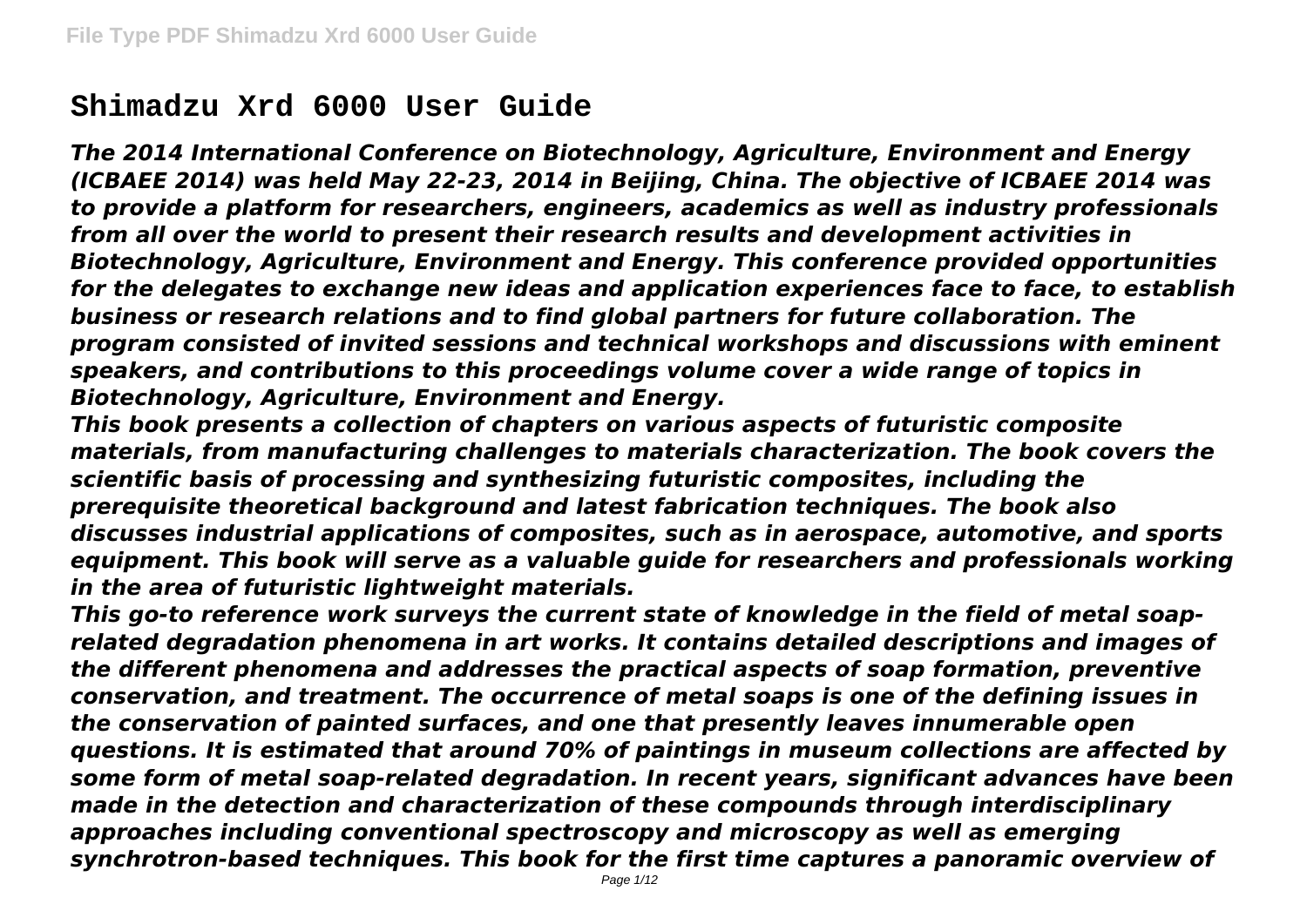*the state of knowledge of metal soaps related to both scientific analysis and implications for conservation and treatment. It also critically examines open questions. The book is accessible to audiences with varied backgrounds (e.g. conservators, students of conservation science) while simultaneously presenting the technical details indispensable for academics and researchers active in this field.*

*This book highlights some of the latest advances in nanotechnology and nanomaterials from leading researchers in Ukraine, Europe and beyond. It features contributions presented at the 8th International Science and Practice Conference Nanotechnology and Nanomaterials (NANO2020), which was held on August 26–29, 2020 at Lviv Polytechnic National University, and was jointly organized by the Institute of Physics of the National Academy of Sciences of Ukraine, University of Tartu (Estonia), University of Turin (Italy), and Pierre and Marie Curie University (France). Internationally recognized experts from a wide range of universities and research institutions share their knowledge and key findings on material properties, behavior, and synthesis. This book's companion volume also addresses topics such as nano-optics, energy storage, and biomedical applications. Fundamentals of Environmental Sampling and Analysis*

*Biotechnology, Agriculture, Environment and Energy*

*Behavior, Characterization, and Manufacturing*

*Nanomaterials and Nanocomposites, Nanostructure Surfaces, and Their Applications*

*Extremophiles in Deep-Sea Environments*

## *Stabilization/solidification of CERCLA and RCRA Wastes*

**This thesis consists of an in-depth study of investigating microstructure-property relationships in bulk metallic glasses using a novel quantitative approach by which influence of the second phase features on mechanical properties can be independently and systematically analyzed. The author evaluates and optimizes the elastic and plastic deformation, as well as the overall toughness of cellular honeycombs under in-plane compression and porous heterostructures under uniaxial tension. The study reveals three major deformation zones in cellular metallic glass structures, where deformation changes from collective buckling showing non-linear elasticity to localized failure exhibiting a brittle-like deformation, and finally to global sudden failure with negligible plasticity as the length to thickness ratio of the ligaments increases. The author found that spacing and size of the pores, the pore configuration within the matrix, and the overall width of the sample determines the extent of**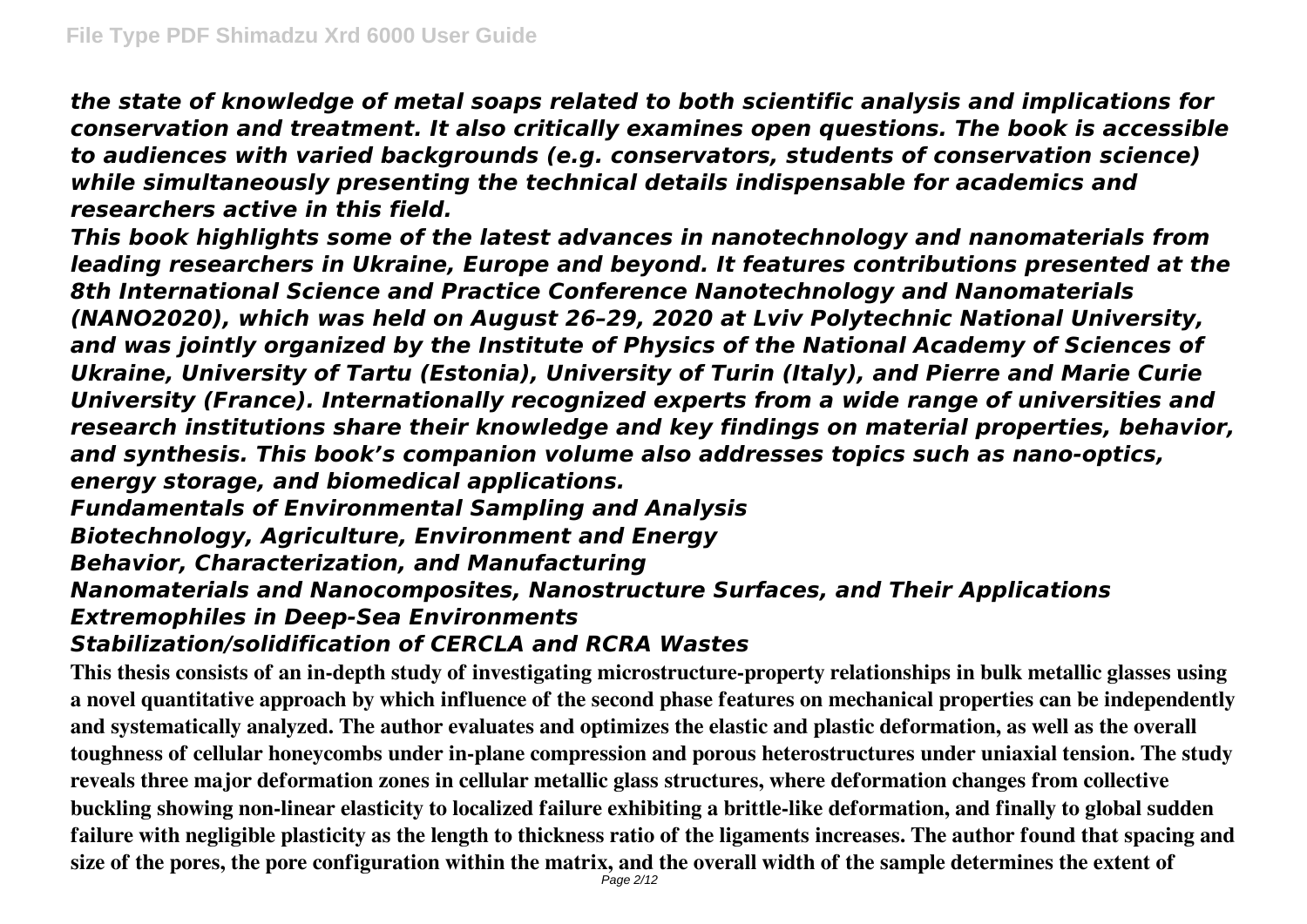**deformation, where the optimized values are attained for pore diameter to spacing ratio of one with AB type pore stacking. This collection gives broad and up-to-date results in the research and development of materials characterization and processing. Topics covered include characterization methods, ferrous materials, non-ferrous materials, minerals, ceramics, polymer and composites, powders, extraction, microstructure, mechanical behavior, processing, corrosion, welding, solidification, magnetic, electronic, environmental, nano-materials, and advanced materials The book explores scientific processes to characterize materials using modern technologies, and focuses on the interrelationships and interdependence among processing, structure, properties, and performance of materials.**

**Selected, peer reviewed papers from the 2012 International Conference on Advances in Materials and Manufacturing Processes (ICAMMP 2012), December 22223, 2012, Beihai, China. The 508 papers are grouped as follows: Chapter 1: Composites; Chapter 2: Micro/Nano Materials and Ceramic; Chapter 3: Polymers and Biomaterials; Chapter 4: Optical/Electronic/Magnetic Materials; Chapter 5: Chemical Materials and Technologies; Chapter 6: Energy Materials; Chapter 7: Iron and Steel; Chapter 8: Metal Alloy Materials; Chapter 9: Materials for Building and Structures; Chapter 10: Mechanics of Materials; Chapter 11: Environmental. Research, Friendly Materials and Recycling Waste Technologies; Chapter 12: Surface Engineering/Coatings; Chapter 13: Materials Forming; Chapter 14: Materials Machining; Chapter 15: Welding & Joining; Chapter 16: Laser Processing; Chapter 17: Casting and Solidification; Chapter 18: Geology and Mineral Processing.**

**Cellulose is destined to play a major role in the emerging bioeconomy. Awareness of the environment and a depletion of fossil fuels are some of the driving forces for looking at forest biomaterials for an alternative source of energy, chemicals and materials. The importance of cellulose is widely recognized world-wide and as such the field of cellulose science is expanding exponentially. Cellulose, the most abundant biopolymer on earth, has unique properties which makes it an ideal starting point for transforming it into useful materials. To achieve this, a solid knowledge of cellulose is essential. As such this book on cellulose, the first in a series of three, is very timely. It deals with fundamental aspect of cellulose, giving the reader a good appreciation of the richness of cellulose properties. Book Cellulose - Fundamental Aspects is a good introduction to books Cellulose - Medical, Pharmaceutical and Electronic Applications and Cellulose - Biomass Conversion , in which applications of cellulose and its conversion to other materials are treated.**

**Semiconductor Technology (ISTC 2001)**

**Analytical Methods in Combinatorial Chemistry**

**Undergraduate Instrumental Analysis**

**Materials and Resources II**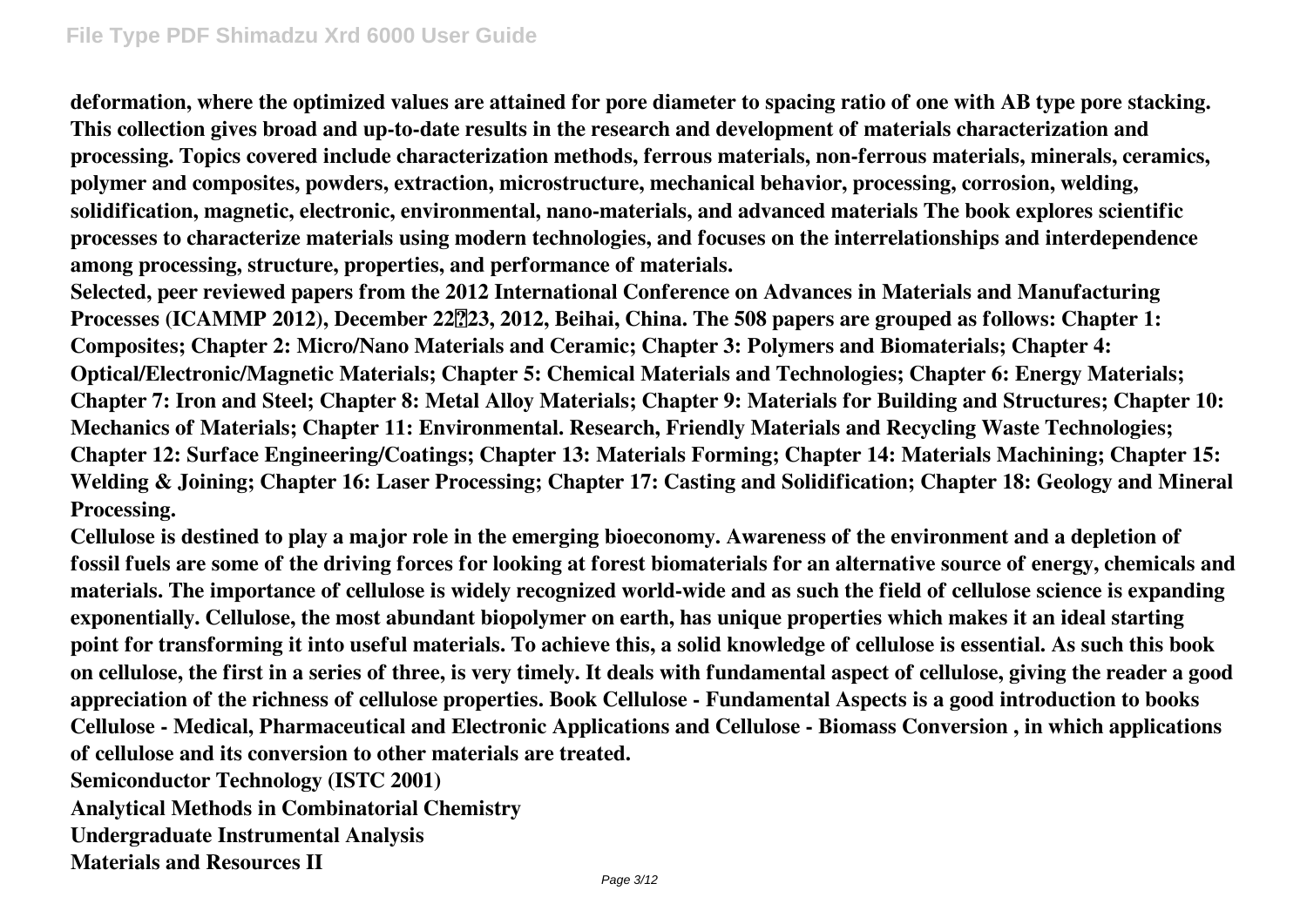### **Proceedings of the 1st International Conference on Semiconductor Technology Rietveld Refinement in the Characterization of Crystalline Materials**

This proceedings volume gathers selected papers presented at the Chinese Materials Conference 2017 (CMC2017), held in Yinchuan City, Ningxia, China, on July 06-12, 2017. This book covers a wide range of energy conversion and storage materials, thermoelectric materials and devices, nuclear materials, solar energy materials and solar cells, minerals and oil and gas materials, photocatalytic materials for energy production, eco-materials, and environmental engineering materials. The Chinese Materials Conference (CMC) is the most important serial conference of the Chinese Materials Research Society (C-MRS) and has been held each year since the early 1990s. The 2017 installment included 37 Symposia covering four fields: Advances in energy and environmental materials; High performance structural materials; Fundamental research on materials; and Advanced functional materials. More than 5500 participants attended the congress, and the organizers received more than 700 technical papers. Based on the recommendations of symposium organizers and after peer reviewing, 490 papers have been included in the present proceedings, which showcase the latest original research results in the field of materials, achieved by more than 300 research groups at various universities and research institutes.

These days, advanced multiscale hybrid materials are being produced in the industry, studied by universities, and used in several applications. Unlike for macromaterials, it is difficult to obtain the physical, mechanical, electrical, and thermal properties of nanomaterials because of the scale. Designers, however, must have knowledge of these properties to perform any finite element analysis or durability and damage tolerance analysis. This is the book that brings this knowledge within easy reach. What makes the book unique is the fact that its approach that combines multiscale multiphysics and statistical analysis with multiscale progressive failure analysis. The combination gives a very powerful tool for minimizing tests, improving accuracy, and understanding the effect of the statistical nature of materials, in addition to the mechanics of advanced multiscale materials, all the way to failure. The book focuses on obtaining valid mechanical properties of nanocomposite materials by accurate prediction and observed physical tests, as well as by evaluation of test anomalies of advanced multiscale nanocomposites containing nanoparticles of different shapes, such as chopped fiber, spherical, and platelet, in polymeric, ceramic, and metallic materials. The prediction capability covers delamination, fracture toughness, impact resistance, conductivity, and fire resistance of nanocomposites. The methodology employs a high-fidelity procedure backed with comparison of predictions with test data for various types of static, fatigue, dynamic, and crack growth problems. Using the proposed approach, a good correlation between the simulation and experimental data is established.

Since the publication of the benchmark first edition of this book, chemical library and combinatorial chemistry methods have developed into mature technologies. There have also been significant shifts in emphasis in combinatorial synthesis. Reflecting the growth in the field and the heightened focus on select areas, Analytical Methods in Combinator

The X-ray equipment maintenance and repairs workbook is intended to help and guide staff working with, and responsible for, radiographic equipment and installations in remote institutions where the necessary technical support is not available, to perform routine maintenance and minor repairs of equipment to avoid break downs. The book can be used for self study and as a checklist for routine maintenance procedures.

Futuristic Composites

Metal Nanoclusters in Catalysis and Materials Science: The Issue of Size Control Comprehensive Utilization of Magnesium Slag by Pidgeon Process ICCAP 2021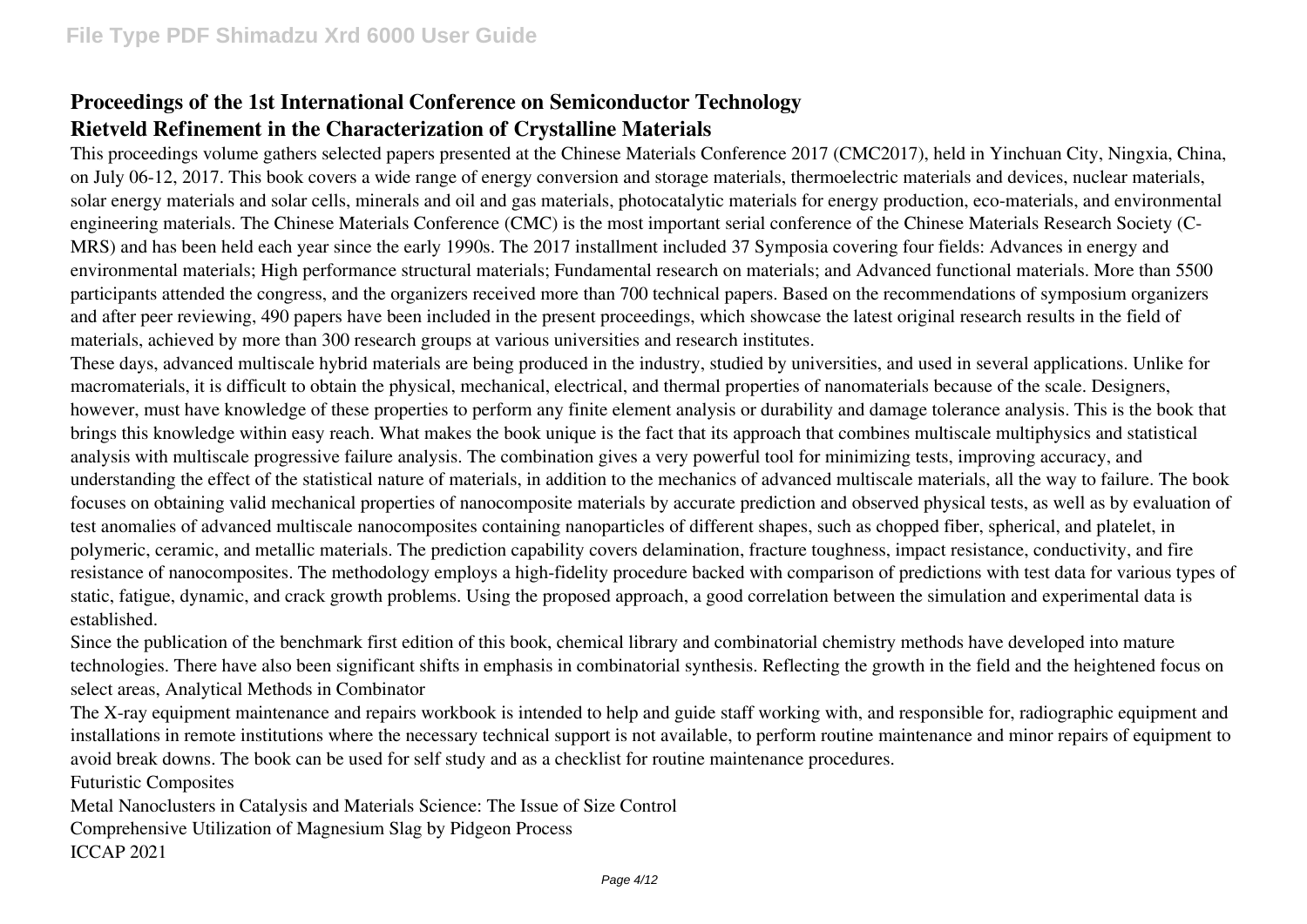#### **Osteogenesis**

#### Proceedings of the 8th Asian Conference on Solid State Ionics

*Quartz, zeolites, gemstones, perovskite type oxides, ferrite, carbon allotropes, complex coordinated compounds and many more -- all products now being produced using hydrothermal technology. Handbook of Hydrothermal Technology brings together the latest techniques in this rapidly advancing field in one exceptionally useful, long-needed volume. The handbook provides a single source for understanding how aqueous solvents or mineralizers work under temperature and pressure to dissolve and recrystallize normally insoluble materials, and decompose or recycle any waste material. The result, as the authors show in the book, is technologically the most efficient method in crystal growth, materials processing, and waste treatment. The book gives scientists and technologists an overview of the entire subject including: À Evolution of the technology from geology to widespread industrial use. À Descriptions of equipment used in the process and how it works. À Problems involved with the growth of crystals, processing of technological materials, environmental and safety issues. À Analysis of the direction of today's technology. In addition, readers get a close look at the hydrothermal synthesis of zeolites, fluorides, sulfides, tungstates, and molybdates, as well as native elements and simple oxides. Delving into the commercial production of various types, the authors clarify the effects of temperature, pressure, solvents, and various other chemical components on the hydrothermal processes. Gives an overview of the evolution of Hydrothermal Technology from geology to widespread industrial use Describes the equipment used in the process and how it works Discusses problems involved with the growth of crystals, processing of technological materials, and environmental and safety issues*

*Alginates are biodegradable, biocompatible, renewable, and natural polysaccharides in brown marine algae. Properties and Applications of Alginates provides an overview of the state of the art of chemical and material properties of alginates and biomedical and nanotechnology mechanisms underlying alginate biosynthesis. It discusses alginate-based materials' fundamentals that combine research and technological advances with current limitations. Moreover, novel technologies using alginate composites are introduced, and as well as the latest developments in alginate-based technologies were reviewed. It also examines potential uses of alginates in immobilized biocatalysts, nanoparticle synthesis, wastewater treatment, heavy metal removal, agriculture, pharmaceuticals, and biomedicine.*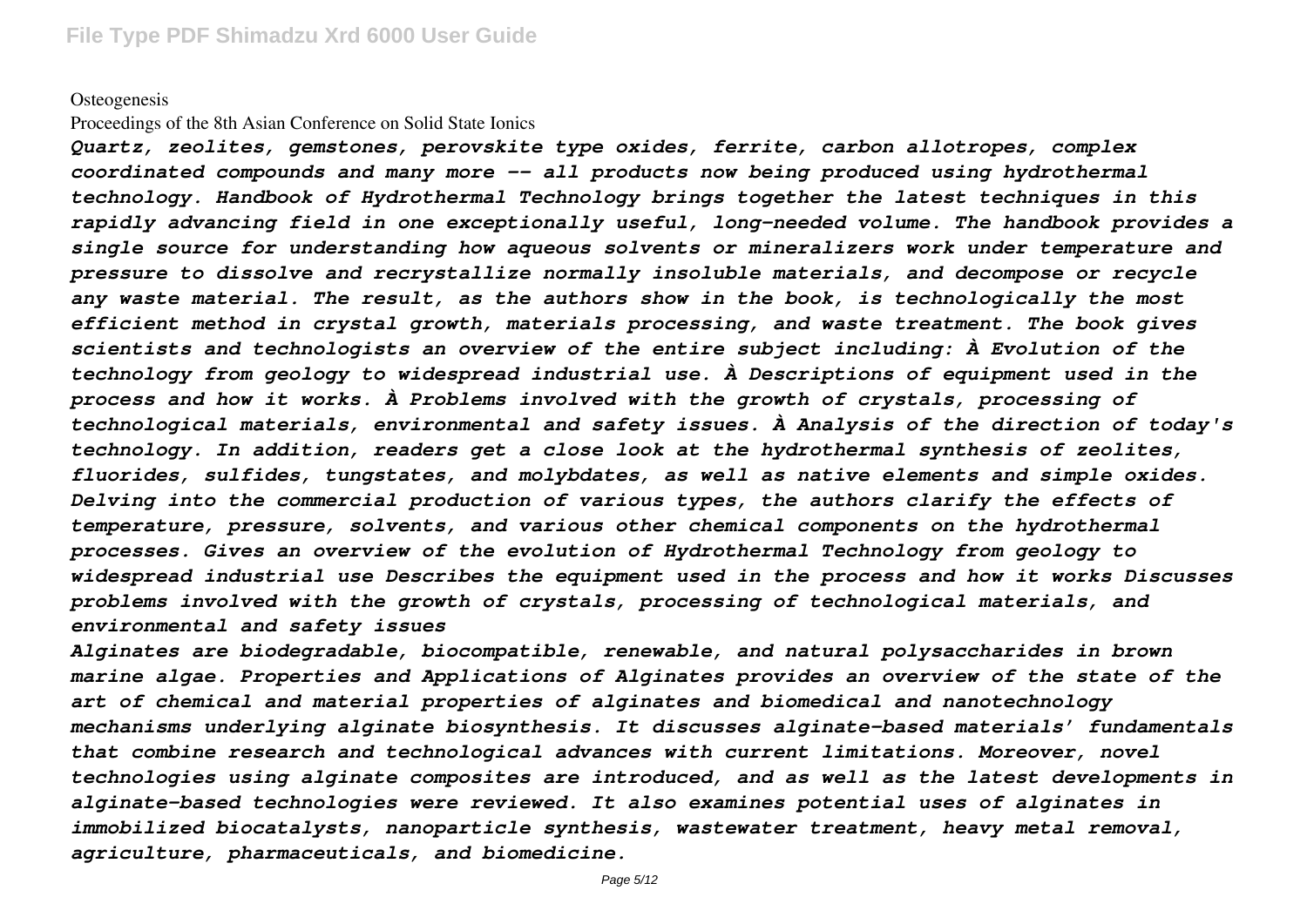*This open access book introduces the magnesium resources in the world and the layout of this industry, the harmless handling/recycling of magnesium slag, and the process of magnesium silicothermic reduction (Pidgeon process) to produce the slag. Examples and experimental data in this book are from the author group's research programs, as well as the recent researches in China. The book could provide precious reference to scientists and engineers in the field of recycling and environment friendly use of the industrial solid wastes. It could also be used for researchers and students who are interested in relevant field.*

*This thesis investigates the early ignition behavior of polymer/clay nanocomposites, which are perceived as potential eco-friendly flame retardant systems. It examines the correlation between clay structural chemistry and high-temperature transformations with clay-assisted decomposition of organic macromolecules. In particular, it investigates the unique effects of metal ions like Mg2+, Al3+ and Fe3+ that are inherent in clays (smectite) on the combustion and thermo-oxidative decomposition of polyamide 6. The results indicate that metal ions present on/in montmorillonite platelets have preferential reactivity towards peroxy/alkoxy groups during polyamide 6 thermal decomposition. Lastly, a simple solution in the form of a physical coating on clay surface is proposed, based on the role of polymer–clay interfacial interaction. Environment, Energy, Emerging Applications and Sustainability*

*Manual for Soil and Water Analysis*

*Comprehensive Materials Finishing*

*X-Ray Diffraction by Polycrystalline Materials*

*Metal Matrix Composites*

### *Coatings Tribology*

**Finish Manufacturing Processes are those final stage processing techniques which are deployed to bring a product to readiness for marketing and putting in service. Over recent decades a number of finish manufacturing processes have been newly developed by researchers and technologists. Many of these developments have been reported and illustrated in existing literature in a piecemeal manner or in relation only to specific applications. For the first time, Comprehensive Materials Finishing integrates a wide body of this knowledge and understanding into a single, comprehensive work. Containing a mixture of review articles, case studies and research findings resulting from R & D activities in industrial and academic domains, this reference work focuses on how some finish manufacturing processes are advantageous for a broad range of technologies. These include**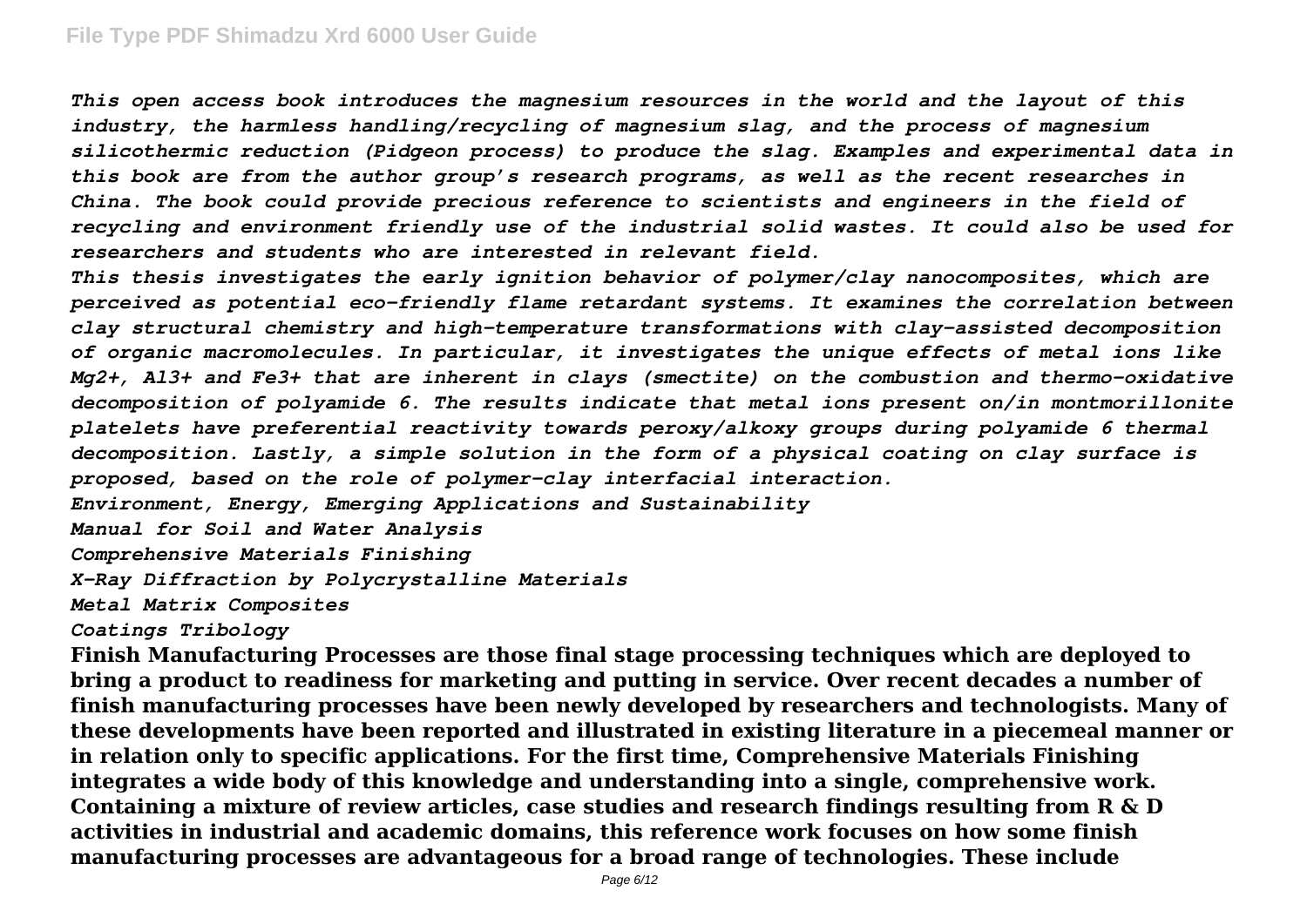**applicability, energy and technological costs as well as practicability of implementation. The work covers a wide range of materials such as ferrous, non-ferrous and polymeric materials. There are three main distinct types of finishing processes: Surface Treatment by which the properties of the material are modified without generally changing the physical dimensions of the surface; Finish Machining Processes by which a small layer of material is removed from the surface by various machining processes to render improved surface characteristics; and Surface Coating Processes by which the surface properties are improved by adding fine layer(s) of materials with superior surface characteristics. Each of these primary finishing processes is presented in its own volume for ease of use, making Comprehensive Materials Finishing an essential reference source for researchers and professionals at all career stages in academia and industry. Provides an interdisciplinary focus, allowing readers to become familiar with the broad range of uses for materials finishing Brings together all known research in materials finishing in a single reference for the first time Includes case studies that illustrate theory and show how it is applied in practice An integrated approach to understanding the principles of sampling, chemical analysis, and instrumentation This unique reference focuses on the overall framework and why various methodologies are used in environmental sampling and analysis. An understanding of the underlying theories and principles empowers environmental professionals to select and adapt the proper sampling and analytical protocols for specific contaminants as well as for specific project applications. Covering both field sampling and laboratory analysis, Fundamentals of Environmental Sampling and Analysis includes: A review of the basic analytical and organic chemistry, statistics, hydrogeology, and environmental regulations relevant to sampling and analysis An overview of the fundamentals of environmental sampling design, sampling techniques, and quality assurance/quality control (QA/QC) essential to acquire quality environmental data A detailed discussion of: the theories of absorption spectroscopy for qualitative and quantitative environmental analysis; metal analysis using various atomic absorption and emission spectrometric methods; and the instrumental principles of common chromatographic and electrochemical methods An introduction to advanced analytical techniques, including various hyphenated mass spectrometries and nuclear magnetic resonance spectroscopy With real-life case studies that illustrate the principles plus problems and questions at the end of each chapter to solidify understanding, this is a practical, hands-on reference for practitioners and a great textbook for upper-level undergraduates and graduate students in environmental science and engineering.**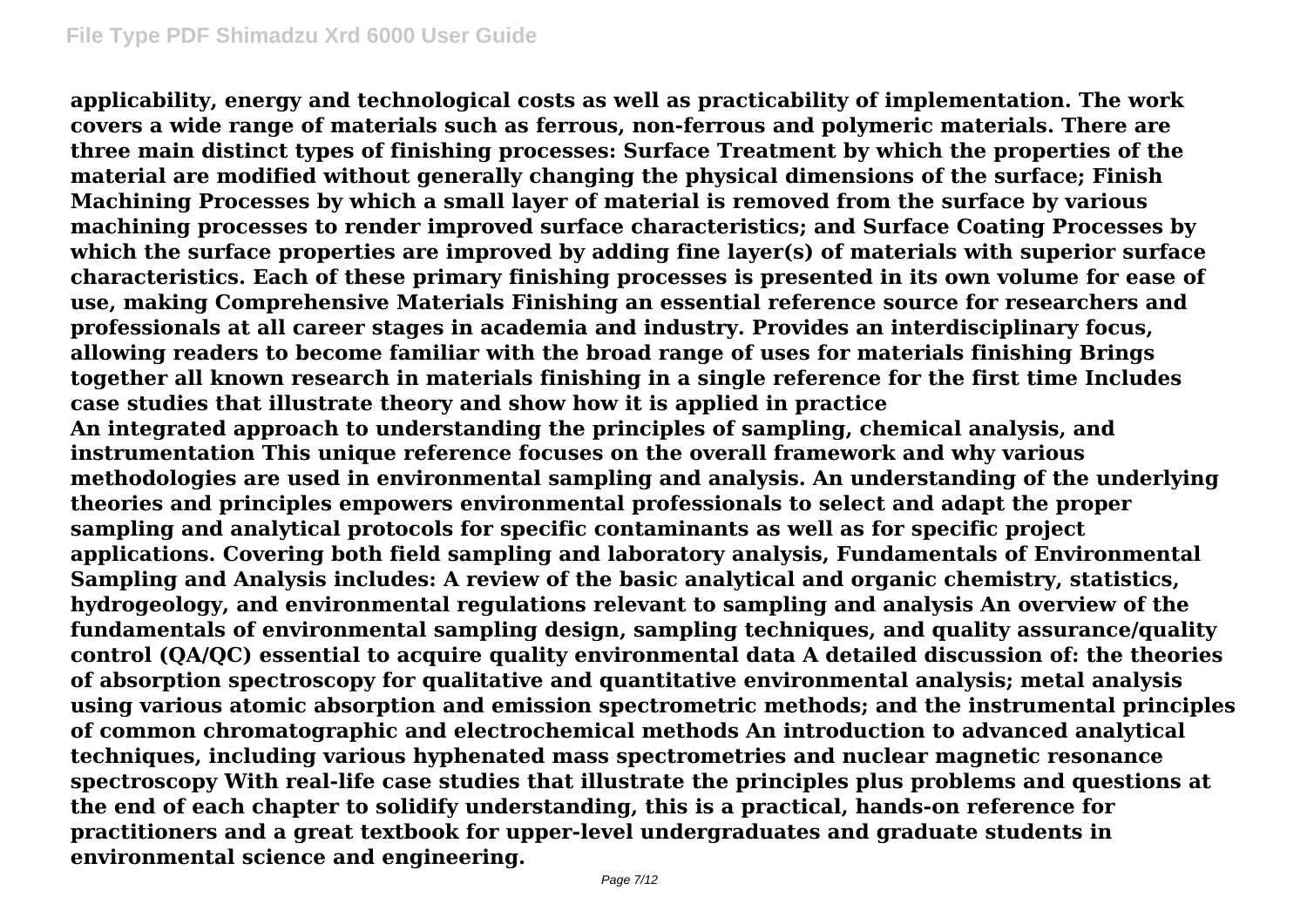**Handbook of Smart Photocatalytic Materials: Environment, Energy, Emerging Applications and Sustainability provides an intriguing and useful guide to catalysis and materials. The handbook covers applications of smart photocatalytic materials for energy environmental protection and emerging fields. Also covered is the safety risk of Smart Photocatalytic Materials, commercialization, their fate and transportation in the environment, and sustainability. This volume provides a valuable roadmap, outlining common principles behind their use. Every chapter of this volume presents state-of-the-art knowledge on sustainable practices of smart photocatalytic materials (SPMs), including concepts of theory and practice. This handbook is a valued reference for both the academic and industrial researchers looking for recent developments in the field. Covers all aspects of recent developments in Environmental, Energy and Emerging applications of Smart Photocatalytic Materials Focuses on advanced applications and future research advancements of Smart Photocatalytic Materials Emphasizes the sustainability aspect of Smart Photocatalytic Materials Presents a valuable reference for researchers and students that stimulates interest in designing smart materials This volume presents a comprehensive collection of state-of-the-art advances in the field of solid state ionic materials and the design, fabrication and performance of devices that use them, such as lithium batteries, gas sensors, fuel cells, supercapacitors and electrochromic displays. These electrochemical devices are becoming pervasive in our technologically driven lifestyles.The book includes research activities being carried out in the new millennium, through special keynote addresses, as well as invited and contributed papers, related to experimental and theoretical modeling in solid state ionics. The excellent coverage of topics arranged in such a fashion helps students and beginners to understand the field with enthusiasm. It also encompasses various experimental techniques often employed in solid state ionics research, such as XRD, XPS, hole-burning spectroscopy, EDAX, EXAFS, SEM, thermal analysis techniques, ac-impedance spectroscopy and other electrochemical techniques such as cyclic voltammetry, galvanostatic and potentiostatic electrochemical techniques. Theoretical and applied aspects of mixed conduction for applications mainly in solid oxide fuel cells occupy a portion of the text. Finally, this volume demonstrates the amount of research activities being carried out in this application-oriented field.Solid State Ionics will be of interest to all in the solid state ionics community, including chemists, physicists, materials scientists and electrochemists, both in industry and in research.**

**Advances in Energy and Environmental Materials XVIII International Coal Preparation Congress**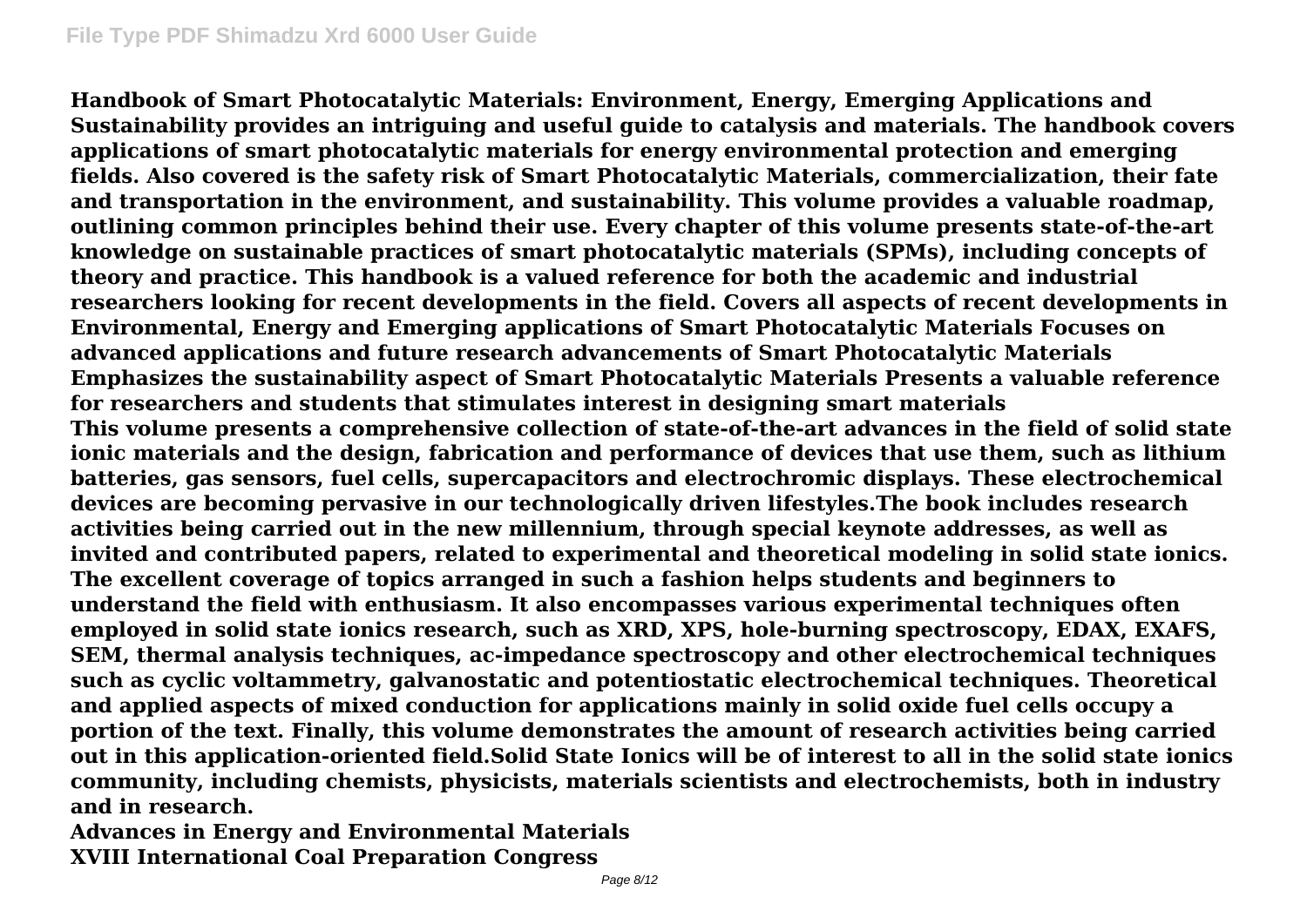### **Guide to Biotechnology Products and Instruments, Guide to Scientific Instruments Handbook of Hydrothermal Technology Technology and Industrial Applications**

### **Physical Tests, Chemical Testing Procedures, Technology Screening, and Field Activities**

*This proceeding constitutes the thoroughly refereed proceedings of the 1st International Conference on Combinatorial and Optimization, ICCAP 2021, December 7-8, 2021. This event was organized by the group of Professors in Chennai. The Conference aims to provide the opportunities for informal conversations, have proven to be of great interest to other scientists and analysts employing these mathematical sciences in their professional work in business, industry, and government. The Conference continues to promote better understanding of the roles of modern applied mathematics, combinatorics, and computer science to acquaint the investigator in each of these areas with the various techniques and algorithms which are available to assist in his or her research. We selected 257 papers were carefully reviewed and selected from 741 submissions. The presentations covered multiple research fields like Computer Science, Artificial Intelligence, internet technology, smart health care etc., brought the discussion on how to shape optimization methods around human and social needs.*

*These proceedings gather carefully selected, peer-reviewed contributions from the International Conference on Pure and Applied Chemistry (ICPAC 2018). The event, the latest installment in a biennial conference series, was held in July 2018 in Mauritius. The respective chapters in this unique collection reflect a wide range of fundamental and applied research in the chemical sciences and various interdisciplinary subjects. In addition to reviews, they highlight cutting-edge advances. The last few decades have seen rapid development in the field of surface engineering and its applications in almost all industrial sectors. Tribological coatings, which are an important aspect of surface engineering, are today applied on machine component surfaces for a diverse range of moving machine components to control (mostly to minimize) friction and wear in order to conserve energy and materials. This reprint book is a compilation of 11 research papers contributed by experts in the field of surface engineering and tribology. These papers have dealt with the synthesis of various types of coatings, characterization and applications under different operating conditions. It is hoped that this reprint book will be of interest, not only to researchers, but also to practicing engineers and technologists in the industry. Microstructure-Property Optimization in Metallic GlassesSpringer Characterization of Minerals, Metals, and Materials 2019 Microstructure-Property Optimization in Metallic Glasses*

*Selected Proceedings of the 8th International Conference Nanotechnology and Nanomaterials (NANO2020), 26–29 August 2020, Lviv, Ukraine*

*Advances in Materials and Materials Processing*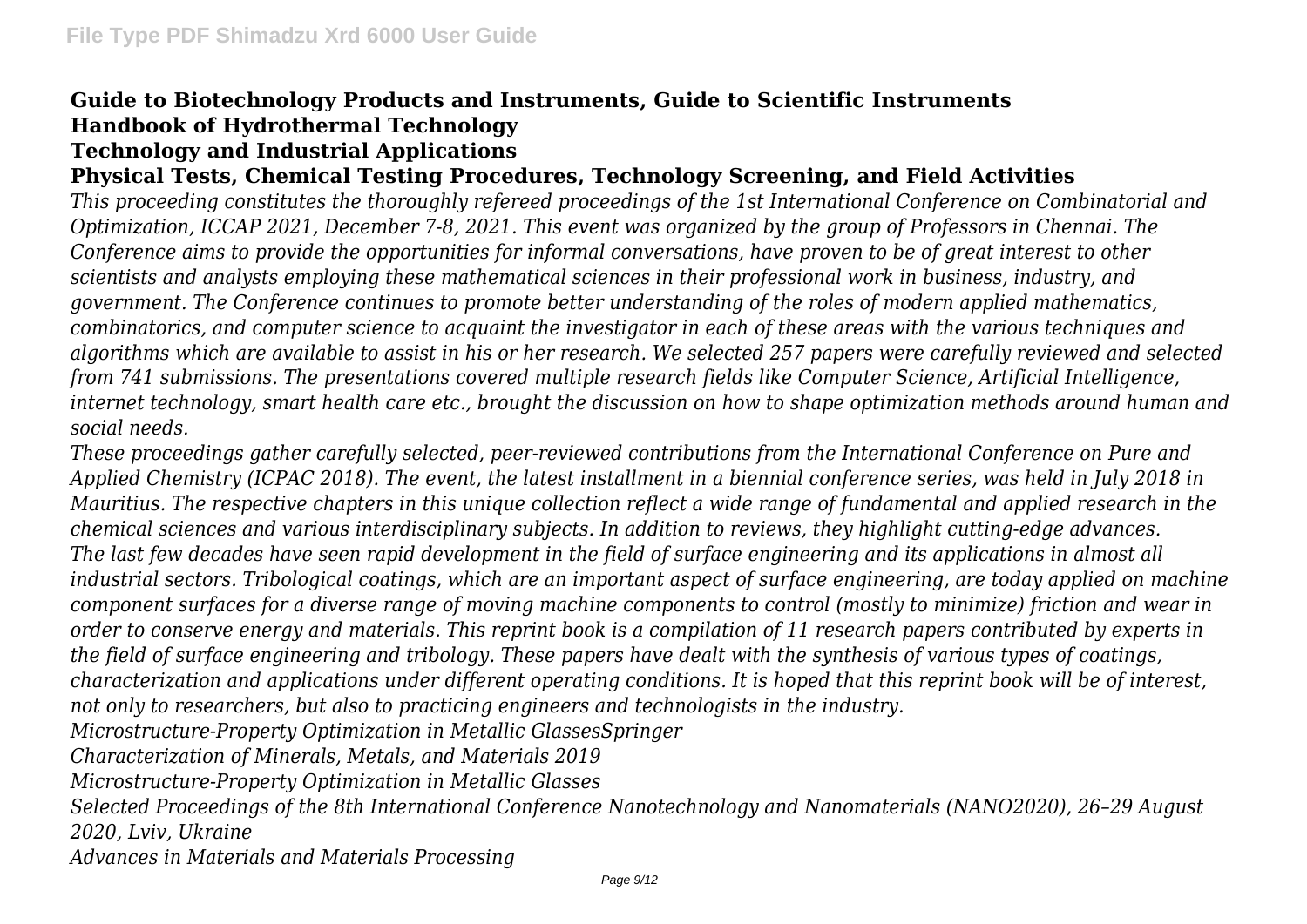### *Progress in Compound Semiconductor Materials ...--electronic and Optoelectronic Applications Conservation and Research*

This book is a printed edition of the Special Issue "Rietveld Refinement in the Characterization of Crystalline Materials" that was published in Crystals

This book presents a physical approach to the diffraction phenomenon and its applications in materials science. An historical background to the discovery of X-ray diffraction is first outlined. Next, Part 1 gives a description of the physical phenomenon of X-ray diffraction on perfect and imperfect crystals. Part 2 then provides a detailed analysis of the instruments used for the characterization of powdered materials or thin films. The description of the processing of measured signals and their results is also covered, as are recent developments relating to quantitative microstructural analysis of powders or epitaxial thin films on the basis of X-ray diffraction. Given the comprehensive coverage offered by this title, anyone involved in the field of X-ray diffraction and its applications will find this of great use.

This book gathers technical and scientific articles by leading experts from 15 countries and originally presented at the world's most prestigious forum on coal preparation: the XVIII International Coal Preparation Congress. Topics addressed include: the mineral resources basis of the coal industry; problems and prospects of development in the coal industry; crushing, grinding, screening and classification processes used at sorting plants; coal processing and briquette factories; review of plant designs and operations used around the world; new developments in dense-medium separators, waterbased separation processes, froth flotation and dewatering; technologies and equipment for the dry separation of coal; coal deep processing technologies and equipment; energy generation as an area of coal deep processing; and simulation and optimization software for separation processes.In general, the future of coal around the world is defined by its competitiveness. As the cheapest form of fuel (comparatively speaking), coal undoubtedly continues to be in high demand around the world.

This book provides an in-depth overview of current knowledge about Osteogenesis, including molecular mechanisms, transcriptional regulators, scaffolds, cell biology, mechanical stimuli, vascularization and osteogenesis related diseases. Hopefully, the publication of this book will help researchers in this field to decide where to focus their future efforts, and provide an overview for surgeons and clinicians who wish to be directed in the developments related to this fascinating subject.

Progress in Compound Semiconductor Materials IV - Electronic and Optoelectronic Applications: Volume 829 Handbook of Smart Photocatalytic Materials

X-Ray Equipment Maintenance and Repairs Workbook for Radiographers and Radiological Technologists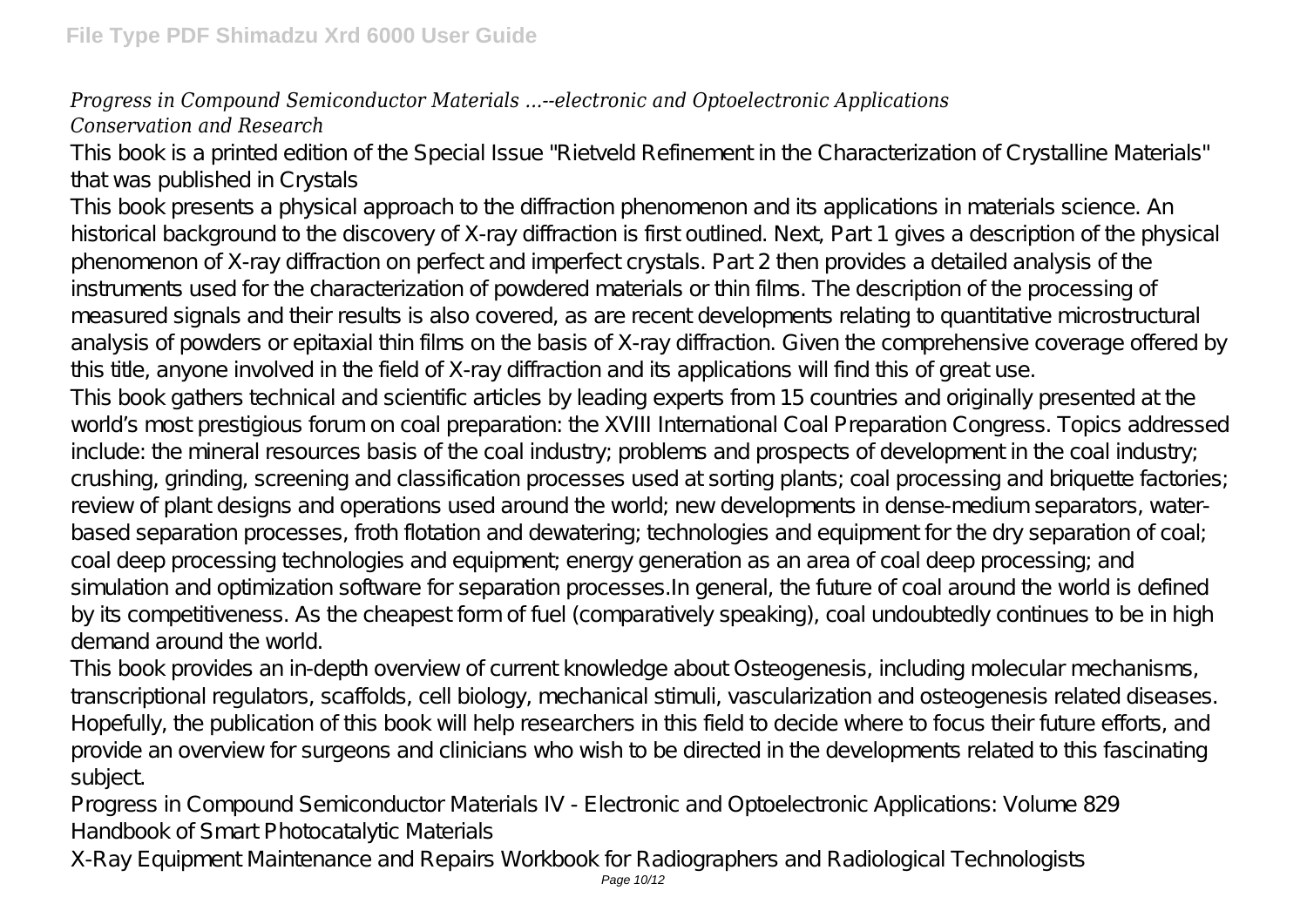### Metal Soaps in Art Chemistry for a Clean and Healthy Planet Fundamental Aspects

Many organisms in deep-sea environments are extremophiles thriving in extreme conditions: high pressure, high or low temperature, or high concentrations of inorganic compounds. This book presents the microbiology of extremophiles living in the deep sea and describes the isolation, cultivation, and taxonomic identification of microorganisms retrieved from the Mariana Trench, the world's deepest point. Also explained are techniques for recovering pressure-loving bacteria, the barophiles (piezophiles), and for whole genome analysis of Bacillus halodurans C-125. Physiological analysis of the pressure effect in Saccharomyces cerevisiae and Escherichia coli is used to answer the question of how deep-sea organisms survive under high hydrostatic pressure. These research results are useful in both basic science and industrial applications. Readers discover a new microbial world in the ocean depths, with state-of-the-science information on extremophiles. The MRS Symposium Proceeding series is an internationally recognised reference suitable for researchers and practitioners.

With impending and burgeoning societal issues affecting both developed and emerging nations, the global engineering community has a responsibility and an opportunity to truly make a difference and contribute. The papers in this collection address what materials and resources are integral to meeting basic societal sustainability needs in critical areas of energy, transportation, housing, and recycling. Contributions focus on the engineering answers for cost-effective, sustainable pathways; the strategies for effective use of engineering solutions; and the role of the global engineering community. Authors share perspectives on the major engineering challenges that face our world today; identify, discuss, and prioritize engineering solution needs; and establish how these fit into developing global-demand pressures for materials and human resources. Metal Nanoclusters in Catalysis and Materials Science: The Issue of Size Control deals with the synthesis of metal nanoclusters along all known methodologies. Physical and chemical properties of metal nanoclusters relevant to their applications in chemical processing and materials science are covered thoroughly. Special attention is given to the role of metal nanoclusters size and shape in catalytic processes and catalytic applications relevant to industrial chemical processing. An excellent text for expanding the knowledge on the chemistry and physics of metal nanoclusters. Divided in two parts; Part I deals with general aspects of the matter and Part II has to be considered a useful handbook dealing with the production of metal nanoclusters, especially from their size-control point of view. \* Divided into two parts for ease of reference: general and operational \* Separation of synthetic aspects, physical properties and applications \* Specific attention is given to the task of metal nanoclusters size-control

Analysis by Spectrometric Methods

Characterization of Nanocomposites

Atlas of Plastics Additives

Proceedings of the First International Conference on Combinatorial and Optimization, ICCAP 2021, December 7-8 2021, Chennai, India Fire Retardancy Behavior of Polymer/Clay Nanocomposites

Proceedings of Chinese Materials Conference 2017

*This book is a printed edition of the Special Issue "Metal Matrix Composites" that was published in Metals Completely rewritten, revised, and updated, this Sixth Edition reflects the latest technologies and applications in*